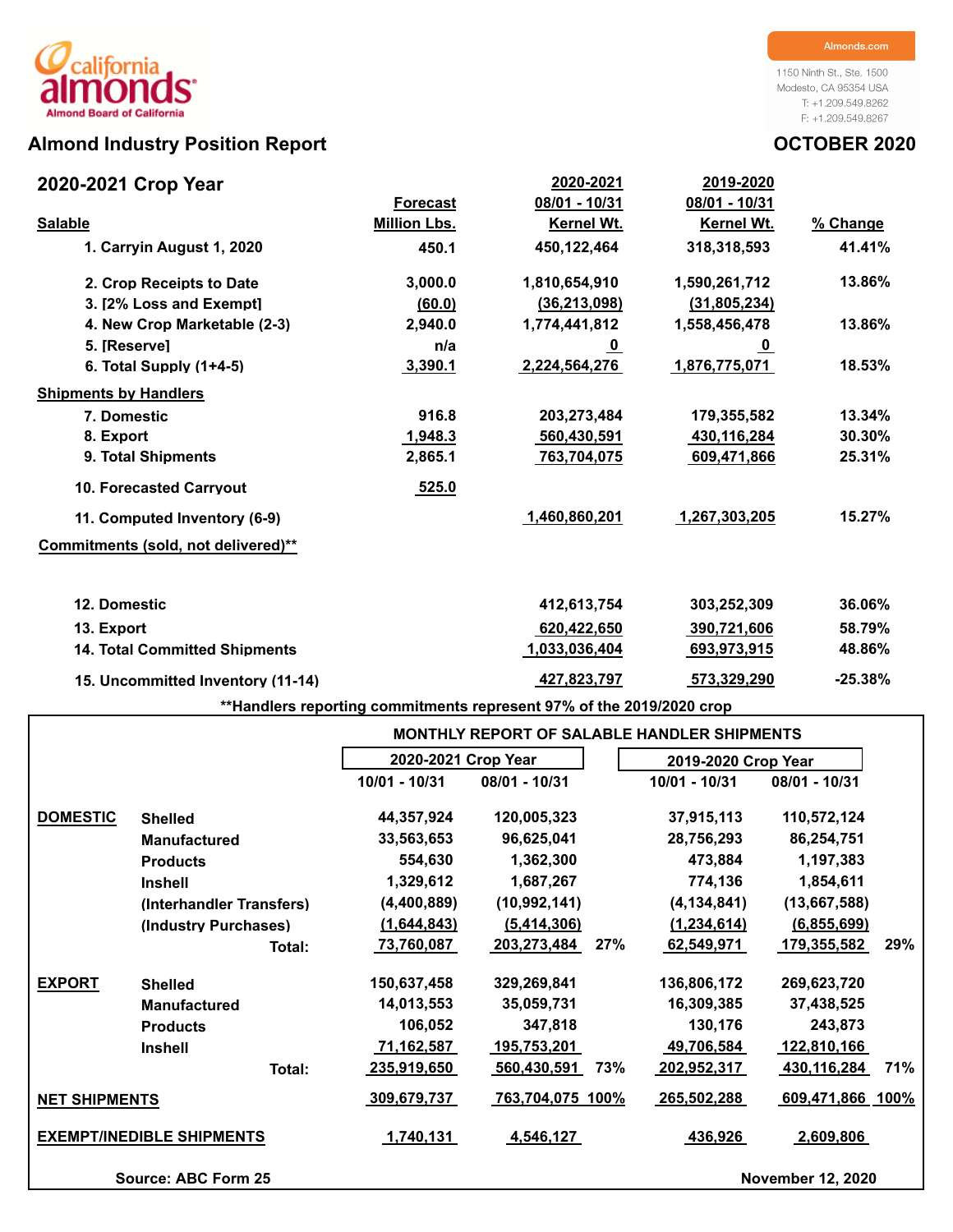#### Destination > 250,000 LBS. Current YTD are reported

| Global          | 2020/21     |                                          | 2020 - 2021 - Current                |                |              |                | 2020 - 2021 - YTD                 |               |                | 2019 - 2020 - Current                |              | 2019 - 2020 - YTD                 |                |                         |  |
|-----------------|-------------|------------------------------------------|--------------------------------------|----------------|--------------|----------------|-----------------------------------|---------------|----------------|--------------------------------------|--------------|-----------------------------------|----------------|-------------------------|--|
| Percent         | vs.         |                                          | <b>Current Month - October, 2020</b> |                |              |                | August 1 through October 31, 2020 |               |                | <b>Current Month - October, 2019</b> |              | August 1 through October 31, 2019 |                |                         |  |
| Total           | 2019/20     | <b>World Region</b>                      |                                      | <b>NKW</b>     | <b>Month</b> |                | <b>NKW</b>                        | <b>YTD</b>    |                | <b>NKW</b>                           | <b>Month</b> |                                   | <b>NKW</b>     | <b>YTD</b>              |  |
| <b>Shiments</b> | <b>YTD</b>  | <b>Destination</b>                       | <b>SHELLED</b>                       | <b>INSHELL</b> | <b>TOTAL</b> | <b>SHELLED</b> | <b>INSHELL</b>                    | <b>TOTAL</b>  | <b>SHELLED</b> | <b>INSHELL</b>                       | <b>TOTAL</b> | <b>SHELLED</b>                    | <b>INSHELL</b> | <b>TOTAL</b>            |  |
|                 | $+1$ .      |                                          | 70%                                  | 30%            | 100%         | 65%            | 35%                               | 100%          | 76%            | 24%                                  | 100%         | 71%                               | 29%            | 100%                    |  |
|                 |             |                                          |                                      |                |              |                |                                   |               |                |                                      |              |                                   |                |                         |  |
|                 | $-2%$       | <b>JORTH AMERICA</b><br>Canada           | 6,951,377                            | 0              | 6,951,377    | 16,602,854     | $\Omega$                          | 16,602,854    | 6,601,864      | 0                                    | 6,601,864    |                                   | 16,080         |                         |  |
|                 | 21%         | Mexico                                   | 4,038,931                            | $\overline{0}$ | 4,038,931    | 8,989,150      | $\Omega$                          | 8,989,150     | 3,336,137      | $\mathbf 0$                          | 3,336,137    | 16,882,723<br>7,442,177           | $\mathbf 0$    | 16,898,803<br>7,442,177 |  |
|                 | 5%          | Ttl NORTH AMERICA                        | 10,990,308                           | $\Omega$       | 10,990,308   | 25,636,204     | $\overline{0}$                    | 25,636,204    | 9,938,001      | $\overline{0}$                       | 9,938,001    | 24,333,580                        | 16,080         | 24,349,660              |  |
|                 |             | ATIN AMERICA/CARIBBEAN                   |                                      |                |              |                |                                   |               |                |                                      |              |                                   |                |                         |  |
|                 | 580%        | Argentina                                | 580,823                              | $\mathbf{0}$   | 580,823      | 1,328,573      | $\mathbf 0$                       | 1,328,573     | 136,530        | $\Omega$                             | 136,530      | 195,320                           | $\mathbf 0$    | 195,320                 |  |
|                 | 224%        | Brazil                                   | 1,562,160                            | $\mathbf 0$    | 1,562,160    | 3,794,259      | $\Omega$                          | 3,794,259     | 465,200        | $\Omega$                             | 465,200      | 1,151,599                         | 17,865         | 1,169,464               |  |
|                 | 74%         | Chile                                    | 1,301,703                            | $\mathbf 0$    | 1,301,703    | 2,729,278      | $\Omega$                          | 2,729,278     | 696,801        | $\Omega$                             | 696,801      | 1,570,801                         | $\mathbf 0$    | 1,570,801               |  |
|                 | 52%         | Colombia                                 | 833,250                              | $\mathbf 0$    | 833,250      | 2,241,335      | $\mathbf 0$                       | 2,241,335     | 501,700        | $\Omega$                             | 501,700      | 1,473,105                         | $\mathbf 0$    | 1,473,105               |  |
|                 | 148%        | Costa Rica                               | 255,024                              | $\mathbf 0$    | 255,024      | 558,118        | 0                                 | 558,118       | 18,000         | $\mathbf 0$                          | 18,000       | 225,400                           | $\mathbf 0$    | 225,400                 |  |
|                 | 158%        | Peru                                     | 1,232,600                            | $\mathbf 0$    | 1,232,600    | 2,190,850      | $\mathbf 0$                       | 2,190,850     | 363,950        | $\mathbf 0$                          | 363,950      | 848,113                           | $\mathbf 0$    | 848,113                 |  |
|                 | 127%        | Ttl LATIN AMERICA/CARIBB                 | 5,917,860                            | 70,373         | 5,988,233    | 13,506,480     | 70,373                            | 13,576,853    | 2,328,755      | 33,570                               | 2,362,325    | 5,925,197                         | 51,435         | 5,976,632               |  |
| 5%              | 29%         | <b>Total AMERICAS</b>                    |                                      |                |              |                |                                   |               |                |                                      |              |                                   |                |                         |  |
|                 |             |                                          | 16,908,168                           | 70,373         | 16,978,541   | 39,142,684     | 70,373                            | 39,213,057    | 12,266,756     | 33,570                               | 12,300,326   | 30,258,777                        | 67,515         | 30,326,292              |  |
|                 |             | <b>JORTHEAST ASIA</b>                    |                                      |                |              |                |                                   |               |                |                                      |              |                                   |                |                         |  |
|                 | 11%         | China/HongKong                           | 16,918,915                           | 20,454,309     | 37, 373, 224 | 32,463,418     | 31,254,402                        | 63,717,820    | 12,915,407     | 15,744,798                           | 28,660,205   | 21,697,448                        | 35,826,910     | 57,524,358              |  |
|                 | $-14%$      | Japan                                    | 6,458,185                            | 3,460          | 6,461,645    | 14,841,403     | 3,460                             | 14,844,863    | 8,980,859      | 12,565                               | 8,993,424    | 17,175,086                        | 76,033         | 17,251,119              |  |
|                 | 26%         | South Korea                              | 5,947,678                            | $\mathbf{0}$   | 5,947,678    | 15,572,966     | $\mathbf 0$                       | 15,572,966    | 6,022,087      | $\mathbf 0$                          | 6,022,087    | 12,313,123                        | $\mathbf 0$    | 12,313,123              |  |
|                 | $-1%$       | Taiwan                                   | 1,898,242                            | $\mathbf{0}$   | 1,898,242    | 3,007,492      | 22,500                            | 3,029,992     | 2,052,000      | 78,002                               | 2,130,002    | 2,982,511                         | 78,002         | 3,060,513               |  |
|                 | 8%          | Ttl NORTHEAST ASIA                       | 31,223,020                           | 20,457,769     | 51,680,789   | 65,885,279     | 31,280,362                        | 97,165,641    | 29,970,353     | 15,835,365                           | 45,805,718   | 54, 168, 168                      | 35,980,945     | 90,149,113              |  |
|                 |             | <b>SOUTHEAST ASIA</b>                    |                                      |                |              |                |                                   |               |                |                                      |              |                                   |                |                         |  |
|                 | 7%          | Indonesia                                | 668,500                              | $\mathbf 0$    | 668,500      | 1,465,259      | 0                                 | 1,465,259     | 409,480        | 0                                    | 409,480      | 1,364,596                         | $\mathbf 0$    | 1,364,596               |  |
|                 | 2%          | Malaysia                                 | 830,400                              | $\mathbf 0$    | 830,400      | 2,242,770      | $\mathbf 0$                       | 2,242,770     | 1,137,710      | 327,190                              | 1,464,900    | 1,874,460                         | 327,190        | 2,201,650               |  |
|                 | 203%        | Philippines                              | 116,500                              | $\Omega$       | 116,500      | 284,212        | $\Omega$                          | 284,212       | 41,817         | $\Omega$                             | 41,817       | 93,646                            | $\Omega$       | 93,646                  |  |
|                 | 30%         | Singapore                                | 773,300                              | $\Omega$       | 773,300      | 1,328,300      | $\Omega$                          | 1,328,300     | 562,750        | $\mathbf 0$                          | 562,750      | 1,025,169                         | $\Omega$       | 1,025,169               |  |
|                 | $-20%$      | Thailand                                 | 633,000                              | $\overline{0}$ | 633,000      | 2,090,800      | $\Omega$                          | 2,090,800     | 316,500        | 0                                    | 316,500      | 1,547,350                         | 1,079,434      | 2,626,784               |  |
|                 | 556%<br>97% | Vietnam                                  | 3,886,742                            | 2,462,886      | 6,349,628    | 6,240,222      | 3,819,184                         | 10,059,406    | 820,000        | 37,982                               | 857,982      | 1,370,000                         | 163,729        | 1,533,729               |  |
|                 |             | Ttl SOUTHEAST ASIA                       | 6,908,442                            | 2,462,886      | 9,371,328    | 13,651,563     | 3,819,184                         | 17,470,747    | 3,316,757      | 365,172                              | 3,681,929    | 7,304,273                         | 1,570,353      | 8,874,626               |  |
|                 | $-15%$      | <b>SOUTH/CENTRAL ASIA</b><br>Afghanistan | 109,000                              | $\mathbf 0$    | 109,000      | 255,000        | 151,160                           | 406,160       | 144,000        | $\Omega$                             | 144,000      | 476,000                           | $\mathbf 0$    | 476,000                 |  |
|                 | 123%        | Bangladesh                               | $\Omega$                             | $\mathbf 0$    | $\mathbf 0$  | 490,078        | 0                                 | 490,078       | 44,000         | $\mathbf 0$                          | 44,000       | 220,000                           | $\mathbf 0$    | 220,000                 |  |
|                 | 110%        | India                                    | 225,750                              | 41,896,554     | 42,122,304   | 584,500        | 145,536,877                       | 146, 121, 377 | 121,206        | 25,926,846                           | 26,048,052   | 677,616                           | 68,841,697     | 69,519,313              |  |
|                 | 25%         | Kazakhstan                               | 1,727,400                            | $\overline{0}$ | 1,727,400    | 3,426,250      | 0                                 | 3,426,250     | 1,266,500      | 26,730                               | 1,293,230    | 2,618,500                         | 127,873        | 2,746,373               |  |
|                 | 71%         | Nepal                                    | 176,000                              | $\mathbf 0$    | 176,000      | 264,000        | 0                                 | 264,000       | 37,000         | $\mathbf 0$                          | 37,000       | 154,000                           | $\mathbf 0$    | 154,000                 |  |
|                 | 88%         | Pakistan                                 | 892,000                              | 1,287,891      | 2,179,891    | 1,484,216      | 2,051,987                         | 3,536,203     | 1,037,000      | 485,766                              | 1,522,766    | 1,304,750                         | 575,410        | 1,880,160               |  |
|                 | 106%        | Ttl SOUTH/CENTRAL ASIA                   | 3,135,150                            | 43,184,445     | 46,319,595   | 6,509,044      | 147,740,024                       | 154,249,068   | 2,649,706      | 26,439,342                           | 29,089,048   | 5,450,866                         | 69,544,980     | 74,995,846              |  |
|                 |             | <b>AUSTRALASIA/OCEANIA</b>               |                                      |                |              |                |                                   |               |                |                                      |              |                                   |                |                         |  |
|                 | $-43%$      | Australia                                | 254,842                              | $\mathbf{0}$   | 254,842      | 731,646        | $\mathbf 0$                       | 731,646       | 231,804        | 195,750                              | 427,554      | 665,185                           | 611,235        | 1,276,420               |  |
|                 | 23%         | New Zealand                              | 334,250                              | $\mathbf 0$    | 334,250      | 1,045,186      | 0                                 | 1,045,186     | 290,000        | $\Omega$                             | 290,000      | 850,100                           | $\mathbf 0$    | 850,100                 |  |
|                 | $-17%$      | <b>Ttl AUSTRALASIA/OCEANIA</b>           | 589,092                              | $\Omega$       | 589,092      | 1,776,832      | $\overline{0}$                    | 1,776,832     | 521,804        | 195,750                              | 717,554      | 1,535,285                         | 611,235        | 2,146,520               |  |
| 35%             | 54%         | Total ASIA-PACIFIC                       | 41,855,704                           | 66,105,100     | 107,960,804  | 87,822,718     | 182,839,570                       | 270,662,288   | 36,458,620     | 42,835,629                           | 79,294,249   | 68,458,592                        | 107,707,513    | 176, 166, 105           |  |
|                 |             |                                          |                                      |                |              |                |                                   |               |                |                                      |              |                                   |                |                         |  |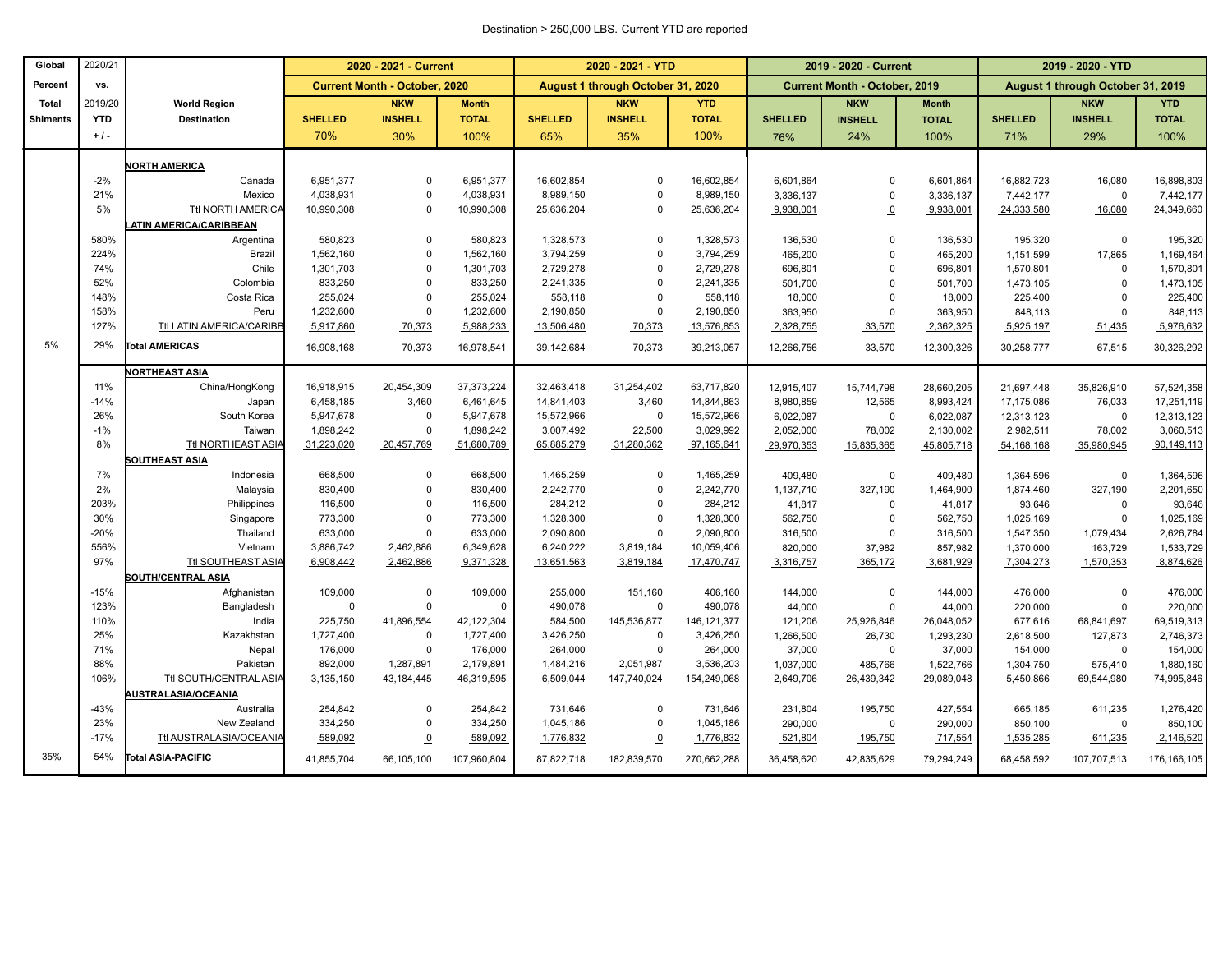| Global          | 2020/21    |                                             | 2020 - 2021 - Current   |                                      |                         |                          | 2020 - 2021 - YTD                 |                          |                      | 2019 - 2020 - Current                |                         | 2019 - 2020 - YTD      |                                   |                          |
|-----------------|------------|---------------------------------------------|-------------------------|--------------------------------------|-------------------------|--------------------------|-----------------------------------|--------------------------|----------------------|--------------------------------------|-------------------------|------------------------|-----------------------------------|--------------------------|
| Percent         | VS.        |                                             |                         | <b>Current Month - October, 2020</b> |                         |                          | August 1 through October 31, 2020 |                          |                      | <b>Current Month - October, 2019</b> |                         |                        | August 1 through October 31, 2019 |                          |
| <b>Total</b>    | 2019/20    | <b>World Region</b>                         |                         | <b>NKW</b>                           | <b>Month</b>            |                          | <b>NKW</b>                        | <b>YTD</b>               |                      | <b>NKW</b>                           | <b>Month</b>            |                        | <b>NKW</b>                        | <b>YTD</b>               |
| <b>Shiments</b> | <b>YTD</b> | <b>Destination</b>                          | <b>SHELLED</b>          | <b>INSHELL</b>                       | <b>TOTAL</b>            | <b>SHELLED</b>           | <b>INSHELL</b>                    | <b>TOTAL</b>             | <b>SHELLED</b>       | <b>INSHELL</b>                       | <b>TOTAL</b>            | <b>SHELLED</b>         | <b>INSHELL</b>                    | <b>TOTAL</b>             |
|                 | $+1$ .     |                                             | 70%                     | 30%                                  | 100%                    | 65%                      | 35%                               | 100%                     | 76%                  | 24%                                  | 100%                    | 71%                    | 29%                               | 100%                     |
|                 |            |                                             |                         |                                      |                         |                          |                                   |                          |                      |                                      |                         |                        |                                   |                          |
|                 | $-29%$     | <b>WESTERN EUROPE</b><br>Belgium            | 2,219,629               | $\mathbf 0$                          | 2,219,629               | 4,281,400                | $\mathbf 0$                       | 4,281,400                | 2,427,909            | $\mathbf 0$                          | 2,427,909               | 6,069,372              | $\Omega$                          | 6,069,372                |
|                 | $-12%$     | Denmark                                     | 484,000                 | $\Omega$                             | 484,000                 | 1,669,800                | $\mathbf 0$                       | 1,669,800                | 526,000              | $\mathbf 0$                          | 526,000                 | 1,890,560              | $\Omega$                          | 1,890,560                |
|                 | 10%        | France                                      | 2,270,575               | $\Omega$                             | 2,270,575               | 6,747,522                | $\mathbf 0$                       | 6,747,522                | 2,740,185            | $\mathbf 0$                          | 2,740,185               | 6,106,964              | $\Omega$                          | 6,106,964                |
|                 | $-7%$      | Germany                                     | 11,702,531              | $\mathbf 0$                          | 11,702,531              | 27,896,836               | $\mathbf 0$                       | 27,896,836               | 14,717,850           | $\mathbf 0$                          | 14,717,850              | 29,890,657             | 30,600                            | 29,921,257               |
|                 | 70%        | Greece                                      | 2,515,150               | 30,602                               | 2,545,752               | 5,036,350                | 174,116                           | 5,210,466                | 2,008,900            | 66,023                               | 2,074,923               | 2,915,250              | 146,415                           | 3,061,665                |
|                 | 35%        | Italy                                       | 9,109,000               | 202,586                              | 9,311,586               | 23,384,734               | 604,190                           | 23,988,924               | 8,171,225            | 285,873                              | 8,457,098               | 17,008,275             | 793,497                           | 17,801,772               |
|                 | 25%        | Netherlands                                 | 10,043,934              | $\mathbf 0$                          | 10,043,934              | 22,133,911               | $\mathbf 0$                       | 22,133,911               | 9,620,289            | 16,958                               | 9,637,247               | 17,758,256             | 16,958                            | 17,775,214               |
|                 | $-6%$      | Norway                                      | 352,000                 | $\mathbf 0$                          | 352,000                 | 2,841,512                | $\mathbf 0$                       | 2,841,512                | 792,000              | $\mathbf 0$                          | 792,000                 | 3,008,046              | $\mathbf 0$                       | 3,008,046                |
|                 | 9%         | Portugal                                    | 264,000                 | $\mathbf 0$                          | 264,000                 | 430,650                  | $\mathbf 0$                       | 430,650                  | 220,000              | $\mathbf 0$                          | 220,000                 | 394,750                | $\mathbf 0$                       | 394,750                  |
|                 | 12%        | Spain                                       | 22,215,908              | 63,069                               | 22,278,977              | 52,669,129               | 263,779                           | 52,932,908               | 19,965,232           | 222,724                              | 20,187,956              | 46,633,915             | 456,720                           | 47,090,635               |
|                 | 12%        | Sweden                                      | 660,047                 | $\mathbf 0$                          | 660,047                 | 1,773,158                | $\mathbf 0$                       | 1,773,158                | 248,000              | $\mathbf 0$                          | 248,000                 | 1,581,600              | $\Omega$                          | 1,581,600                |
|                 | 24%        | Switzerland                                 | 242,000                 | $\mathbf 0$<br>$\Omega$              | 242,000                 | 492,200                  | $\mathbf 0$                       | 492,200                  | 89,760               | $\mathbf 0$                          | 89,760                  | 398,190                | $\Omega$                          | 398,190                  |
|                 | 10%<br>11% | United Kingdom<br><b>Ttl WESTERN EUROPE</b> | 3,569,320<br>65,814,094 | 296,257                              | 3,569,320<br>66,110,351 | 8,924,770<br>158,774,972 | $\mathbf 0$<br>1,042,085          | 8,924,770<br>159,817,057 | 4,722,709            | $\mathbf 0$                          | 4,722,709<br>67,133,637 | 8,102,778              | $\Omega$                          | 8,102,778<br>143,619,767 |
|                 |            | <b>ENTRAL/EASTERN EUROPE</b>                |                         |                                      |                         |                          |                                   |                          | 66,542,059           | 591,578                              |                         | 142,175,577            | 1,444,190                         |                          |
|                 | $-27%$     | <b>Bulgaria</b>                             | 167,700                 | $\mathbf 0$                          | 167,700                 | 499,700                  | 0                                 | 499,700                  | 462,000              | $\mathbf 0$                          | 462,000                 | 681,500                | $\Omega$                          | 681,500                  |
|                 | 9%         | Croatia                                     | 658,000                 | $\mathbf 0$                          | 658,000                 | 1,536,000                | 0                                 | 1,536,000                | 747,600              | $\mathbf 0$                          | 747,600                 | 1,407,600              | $\mathbf 0$                       | 1,407,600                |
|                 | 95%        | <b>Czech Republic</b>                       | 68,750                  | $\Omega$                             | 68,750                  | 420,768                  | $\mathbf 0$                       | 420,768                  | 88,000               | $\mathbf 0$                          | 88,000                  | 216,000                | $\Omega$                          | 216,000                  |
|                 | 28%        | Estonia                                     | 1,494,249               | $\mathbf 0$                          | 1,494,249               | 3,421,699                | $\mathbf 0$                       | 3,421,699                | 924,001              | $\mathbf 0$                          | 924,001                 | 2,682,001              | $\Omega$                          | 2,682,001                |
|                 | 73%        | Georgia                                     | 440,000                 | $\Omega$                             | 440,000                 | 1,120,000                | $\overline{0}$                    | 1,120,000                | 352,000              | $\mathbf 0$                          | 352,000                 | 646,000                | $\Omega$                          | 646,000                  |
|                 | 64%        | Latvia                                      | 132,000                 | $\Omega$                             | 132,000                 | 380,000                  | $\mathbf 0$                       | 380,000                  | 144,000              | $\mathbf 0$                          | 144,000                 | 232,000                | $\Omega$                          | 232,000                  |
|                 | 60%        | Lithuania                                   | 937,500                 | $\Omega$                             | 937,500                 | 1,817,500                | $\mathbf 0$                       | 1,817,500                | 315,500              | 30,771                               | 346,271                 | 1,107,775              | 30,771                            | 1,138,546                |
|                 | 242%       | Poland                                      | 688,600                 | $\Omega$                             | 688,600                 | 1,803,650                | 0                                 | 1,803,650                | 176,000              | $\mathbf 0$                          | 176,000                 | 528,000                | $\mathbf 0$                       | 528,000                  |
|                 | 89%        | Ukraine                                     | 691,950                 | $\mathbf 0$                          | 691,950                 | 1,640,950                | $\mathbf 0$                       | 1,640,950                | 430,000              | $\mathbf 0$                          | 430,000                 | 870,000                | $\mathbf 0$                       | 870,000                  |
|                 | 41%        | Ttl CENTRAL/EASTERN EURO                    | 5,718,749               | $\underline{0}$                      | 5,718,749               | 13,650,267               | $\underline{\mathbf{0}}$          | 13,650,267               | 4,289,101            | 30,771                               | 4,319,872               | 9,626,876              | 30,771                            | 9,657,647                |
| 23%             | 13%        | Total EUROPE                                | 71,532,843              | 296,257                              | 71,829,100              | 172,425,239              | 1,042,085                         | 173,467,324              | 70,831,160           | 622,349                              | 71,453,509              | 151,802,453            | 1,474,961                         | 153,277,414              |
|                 |            | <b>MIDDLE EAST</b>                          |                         |                                      |                         |                          |                                   |                          |                      |                                      |                         |                        |                                   |                          |
|                 | 60%        | Cyprus                                      | 276,500                 | $\mathbf 0$                          | 276,500                 | 452,500                  | $\mathbf 0$                       | 452,500                  | 87,000               | $\mathbf 0$                          | 87,000                  | 283,100                | $\Omega$                          | 283,100                  |
|                 | 77%        | Iraq                                        | 352,000                 | $\mathbf 0$                          | 352,000                 | 612,000                  | $\mathbf 0$                       | 612,000                  | 117,000              | $\mathbf 0$                          | 117,000                 | 345,000                | $\mathbf 0$                       | 345,000                  |
|                 | 6%<br>55%  | Israel<br>Jordan                            | 973,865<br>1,928,000    | 31,950<br>121,249                    | 1,005,815<br>2,049,249  | 2,577,115<br>3,305,000   | 64,602<br>250,350                 | 2,641,717<br>3,555,350   | 1,087,430            | 95,499                               | 1,182,929               | 2,148,930              | 333,772                           | 2,482,702                |
|                 | $-78%$     | Lebanon                                     | 139,500                 | $\mathbf 0$                          | 139,500                 | 325,500                  | $\mathbf 0$                       | 325,500                  | 1,016,950<br>978,950 | 99,400<br>$\Omega$                   | 1,116,350<br>978,950    | 2,018,450<br>1,473,950 | 272,562<br>$\mathbf 0$            | 2,291,012<br>1,473,950   |
|                 | $-42%$     | Qatar                                       | 168,000                 | $\mathbf 0$                          | 168,000                 | 304,000                  | $\mathbf 0$                       | 304,000                  | 440,110              | $\mathbf 0$                          | 440,110                 | 528,110                | $\mathbf 0$                       | 528,110                  |
|                 | $-2%$      | Saudi Arabia                                | 2,461,550               | 59,400                               | 2,520,950               | 3,994,710                | 59,400                            | 4,054,110                | 2,199,000            | 154,214                              | 2,353,214               | 3,995,000              | 154,214                           | 4,149,214                |
|                 | 13%        | Turkey                                      | 8,886,725               | 2,359,547                            | 11,246,272              | 14,568,441               | 5,853,204                         | 20,421,645               | 7,025,350            | 4,009,458                            | 11,034,808              | 10,040,350             | 7,999,902                         | 18,040,252               |
|                 | 0%         | United Arab Emirates                        | 13,707,900              | 1,934,548                            | 15,642,448              | 28,040,350               | 5,185,194                         | 33,225,544               | 15,913,766           | 1,646,624                            | 17,560,390              | 28,672,416             | 4,557,212                         | 33,229,628               |
|                 | 3%         | Ttl MIDDLE EAST                             | 28,998,040              | 4,506,694                            | 33,504,734              | 54,542,366               | 11,412,750                        | 65,955,116               | 29,416,556           | 6,005,195                            | 35,421,751              | 50,462,556             | 13,317,662                        | 63,780,218               |
|                 |            | NORTH AFRICA                                |                         |                                      |                         |                          |                                   |                          |                      |                                      |                         |                        |                                   |                          |
|                 | $-85%$     | Algeria                                     | 88,000                  | $\Omega$                             | 88,000                  | 264,000                  | $\mathbf 0$                       | 264,000                  | 1,228,000            | $\mathbf 0$                          | 1,228,000               | 1,791,550              | $\Omega$                          | 1,791,550                |
|                 | 65%        | Egypt                                       | 915,500                 | 184,163                              | 1,099,663               | 1,571,400                | 199,563                           | 1,770,963                | 828,000              | 115,364                              | 943,364                 | 960,000                | 115,364                           | 1,075,364                |
|                 | 436%       | Libya                                       | 740,000                 | $\mathbf 0$                          | 740,000                 | 1,224,000                | 188,860                           | 1,412,860                | 219,800              | 0                                    | 219,800                 | 263,800                | $\mathbf 0$                       | 263,800                  |
|                 | 226%       | Morocco                                     | 3,246,200               | $\mathbf 0$                          | 3,246,200               | 5,435,350                | $\mathbf 0$                       | 5,435,350                | 1,184,950            | $\mathbf 0$                          | 1,184,950               | 1,668,950              | $\mathbf 0$                       | 1,668,950                |
|                 | 350%       | Tunisia                                     | 176,000                 | $\Omega$                             | 176,000                 | 396,000                  | 0                                 | 396,000                  | 88,000               | 0                                    | 88,000                  | 88,000                 | $\Omega$                          | 88,000                   |
|                 | 90%        | Ttl NORTH AFRICA                            | 5,165,700               | 184,163                              | 5,349,863               | 8,890,750                | 388,423                           | 9,279,173                | 3,548,750            | 115,364                              | 3,664,114               | 4,772,300              | 115,364                           | 4,887,664                |
|                 |            | <b>SUB-SAHARAN AFRICA</b>                   |                         |                                      |                         |                          |                                   |                          |                      |                                      |                         |                        |                                   |                          |
|                 | 6%<br>10%  | South Africa<br>Ttl SUB-SAHARAN AFRICA      | 271,608<br>296,608      | 0                                    | 271,608<br>296,608      | 1,712,233<br>1,853,633   | 0                                 | 1,712,233<br>1,853,633   | 655,891              | 94,477                               | 750,368                 | 1,483,440              | 127,151                           | 1,610,591<br>1,678,591   |
|                 |            |                                             |                         | $\underline{0}$                      |                         |                          | $\overline{o}$                    |                          | 723,891              | 94,477                               | 818,368                 | 1,551,440              | 127,151                           |                          |
| 10%             | 10%        | <b>Total MIDDLE EAST/AFRICA</b>             | 34,460,348              | 4,690,857                            | 39,151,205              | 65,286,749               | 11,801,173                        | 77,087,922               | 33,689,197           | 6,215,036                            | 39,904,233              | 56,786,296             | 13,560,177                        | 70,346,473               |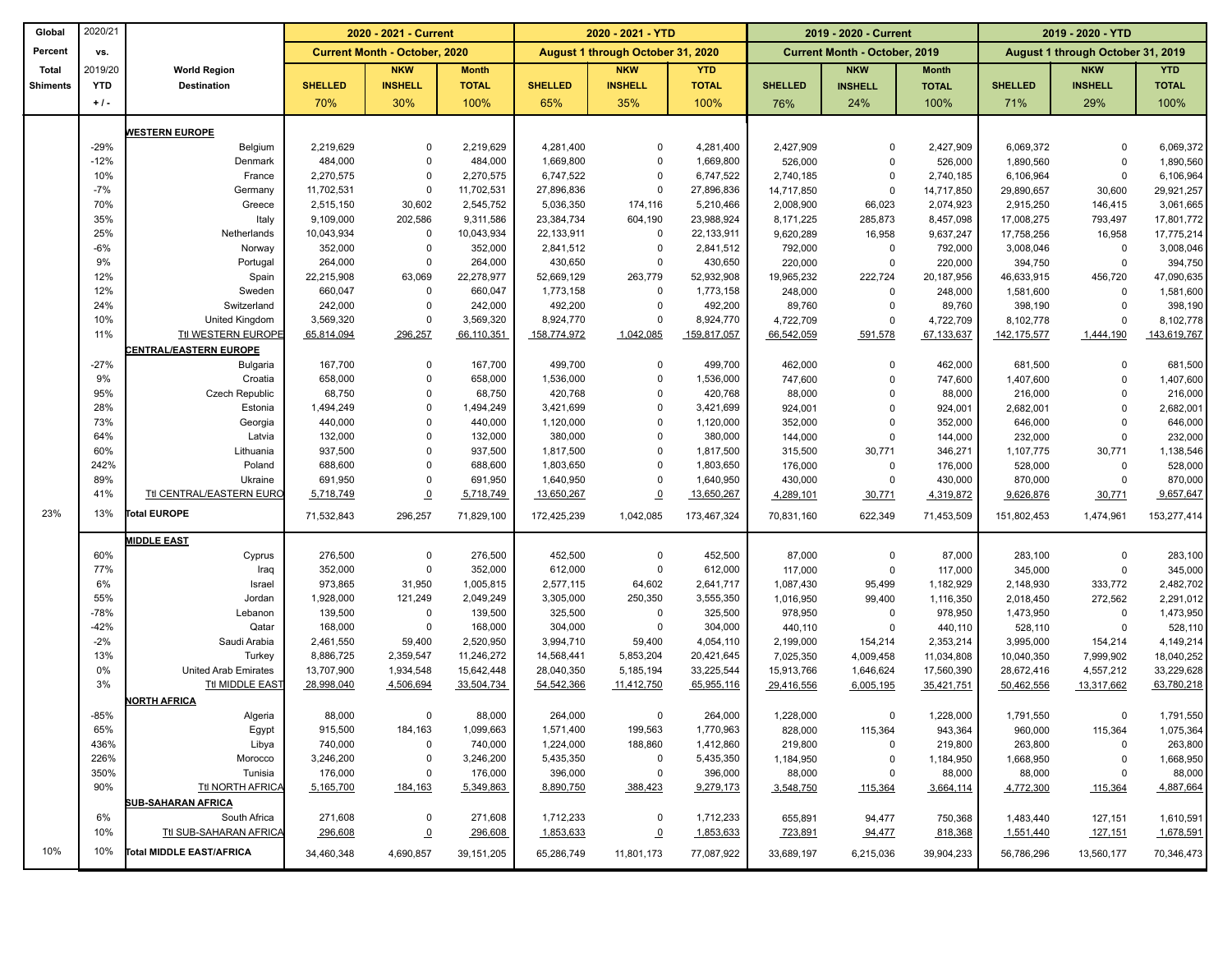| Global          | 2020/21    |                              |                                      | 2020 - 2021 - Current |              |                | 2020 - 2021 - YTD                 |              |                | 2019 - 2020 - Current                |              | 2019 - 2020 - YTD |                                   |              |  |
|-----------------|------------|------------------------------|--------------------------------------|-----------------------|--------------|----------------|-----------------------------------|--------------|----------------|--------------------------------------|--------------|-------------------|-----------------------------------|--------------|--|
| Percent         | vs.        |                              | <b>Current Month - October, 2020</b> |                       |              |                | August 1 through October 31, 2020 |              |                | <b>Current Month - October, 2019</b> |              |                   | August 1 through October 31, 2019 |              |  |
| Total           | 2019/20    | <b>World Region</b>          | <b>NKW</b><br><b>Month</b>           |                       |              |                | <b>NKW</b>                        | <b>YTD</b>   |                | <b>NKW</b>                           | <b>Month</b> |                   | <b>NKW</b>                        | <b>YTD</b>   |  |
| <b>Shiments</b> | <b>YTD</b> | <b>Destination</b>           | <b>SHELLED</b>                       | <b>INSHELL</b>        | <b>TOTAL</b> | <b>SHELLED</b> | <b>INSHELL</b>                    | <b>TOTAL</b> | <b>SHELLED</b> | <b>INSHELL</b>                       | <b>TOTAL</b> | <b>SHELLED</b>    | <b>INSHELL</b>                    | <b>TOTAL</b> |  |
|                 | $+1$       |                              | 70%                                  | 30%                   | 100%         | 65%            | 35%                               | 100%         | 76%            | 24%                                  | 100%         | 71%               | 29%                               | 100%         |  |
|                 |            |                              |                                      |                       |              |                |                                   |              |                |                                      |              |                   |                                   |              |  |
|                 | 30%        | <b>TOTAL EXPORTS</b>         | 164,757,063                          | 71,162,587            | 235,919,650  | 364,677,390    | 195,753,201                       | 560,430,591  | 153.245.733    | 49.706.584                           | 202,952,317  | 307.306.118       | 122,810,166                       | 430,116,284  |  |
| 27%             | 13%        | <b>TOTAL DOMESTIC</b>        |                                      |                       | 73.760.087   |                |                                   | 203,273,484  |                |                                      | 62,549,971   |                   |                                   | 179,355,582  |  |
| 100%            | 25%        | <b>GRAND TOTAL SHIPMENTS</b> |                                      |                       | 309,679,737  |                |                                   | 763,704,075  | 265,502,288    |                                      |              |                   |                                   | 609,471,866  |  |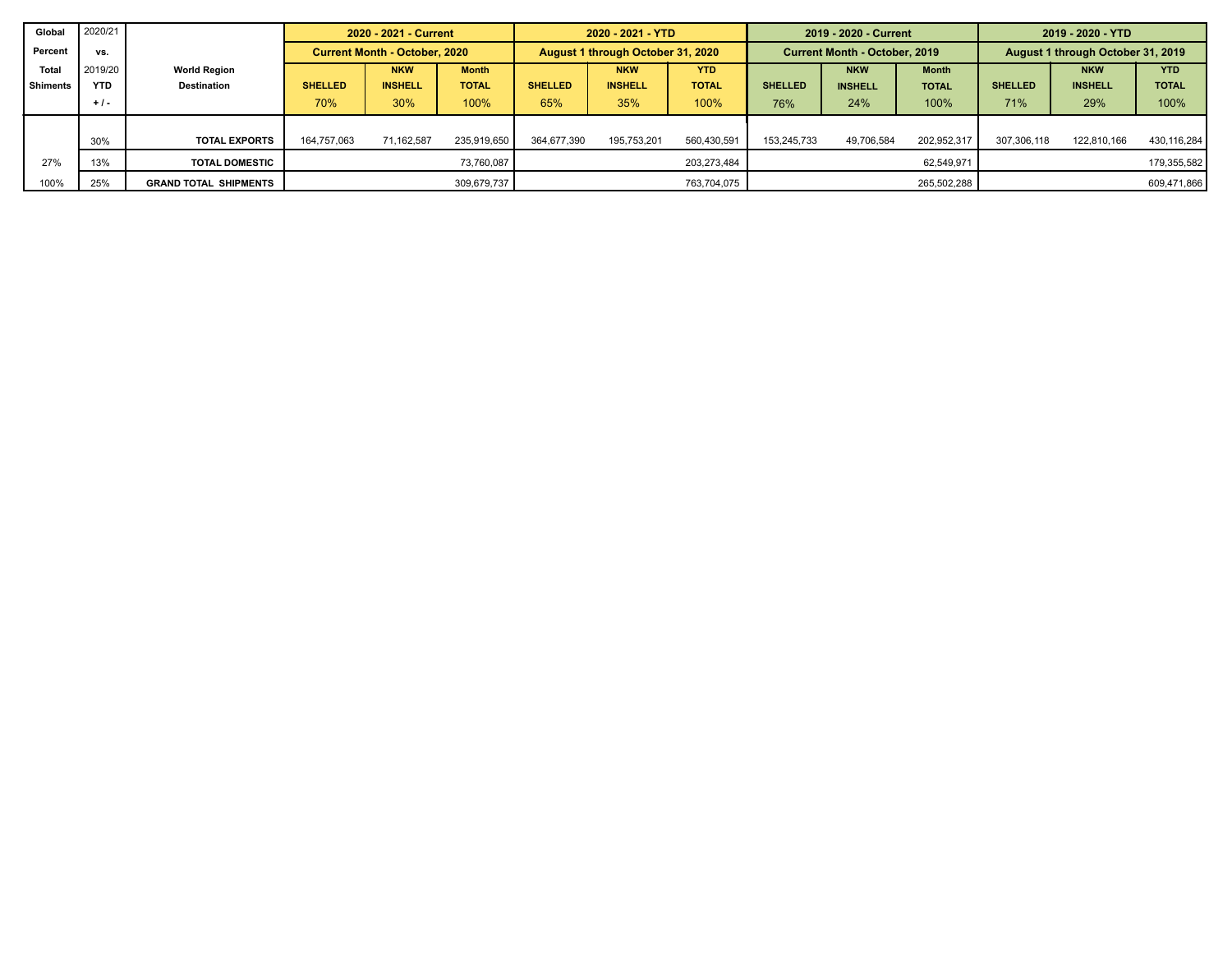

## **Almond Board of California Almond Board Quality Control Receipts Report Industry Summary**

## **August 1, 2020 through October 31, 2020**

|                                  | <b>From ABC Form</b> | <b>From USDA Inspection Certificates</b> |                        | % of Total      |           |
|----------------------------------|----------------------|------------------------------------------|------------------------|-----------------|-----------|
| <b>Variety Name</b>              | 1 Total Receipts     | <b>Total Receipts</b>                    | <b>Total Inedibles</b> | <b>Receipts</b> | % Rejects |
| Aldrich                          | 74,785,125           | 76,117,480                               | 783,751                | 4.13%           | 1.03%     |
| Avalon                           | 3,984,559            | 3,949,622                                | 90,941                 | 0.22%           | 2.30%     |
| <b>Bennett</b>                   | 718,166              | 767,030                                  | 13,183                 | 0.04%           | 1.72%     |
| <b>Butte</b>                     | 37,783,481           | 46,468,824                               | 366,805                | 2.09%           | 0.79%     |
| <b>Butte/Padre</b>               | 121,994,387          | 115,937,677                              | 1,199,999              | 6.74%           | 1.04%     |
| Carmel                           | 77,878,125           | 78,289,852                               | 714,735                | 4.30%           | 0.91%     |
| Folsom                           | 316,292              | 380,862                                  | 13,726                 | 0.02%           | 3.60%     |
| Fritz                            | 48,591,779           | 49,557,359                               | 703,696                | 2.68%           | 1.42%     |
| Independence                     | 166,826,186          | 169,995,334                              | 3,132,064              | 9.21%           | 1.84%     |
| Livingston                       | 2,019,150            | 1,950,802                                | 27,817                 | 0.11%           | 1.43%     |
| Marchini                         | 13,642               | 67,095                                   | 748                    | 0.00%           | 1.11%     |
| Marcona                          | 646,210              | 646,210                                  | 4,833                  | 0.04%           | 0.75%     |
| Mission                          | 2,463,047            | 2,567,228                                | 13,555                 | 0.14%           | 0.53%     |
| Mixed                            | 25,877,365           | 36,726,727                               | 1,330,227              | 1.43%           | 3.62%     |
| Mono                             | 205,339              | 307,715                                  | 3,076                  | 0.01%           | 1.00%     |
| Monterey                         | 207, 124, 875        | 215,236,440                              | 3,538,904              | 11.44%          | 1.64%     |
| Morley                           | 165,088              | 59,048                                   | 298                    | 0.01%           | 0.50%     |
| Neplus                           | 177,897              | 313,457                                  | 4,636                  | 0.01%           | 1.48%     |
| Nonpareil                        | 881,587,468          | 883,928,254                              | 11,574,834             | 48.69%          | 1.31%     |
| Padre                            | 9,098,878            | 9,264,901                                | 42,534                 | 0.50%           | 0.46%     |
| Peerless                         | 4,292,329            | 4,361,852                                | 18,786                 | 0.24%           | 0.43%     |
| Price                            | 14,772,789           | 14,418,124                               | 90,125                 | 0.82%           | 0.63%     |
| Ruby                             | 794,304              | 834,682                                  | 17,879                 | 0.04%           | 2.14%     |
| Savana                           | 87,752               | 87,753                                   | 1,823                  | 0.00%           | 2.08%     |
| Shasta                           | 7,667,235            | 8,354,337                                | 67,527                 | 0.42%           | 0.81%     |
| Sonora                           | 22,200,982           | 23,277,513                               | 340,533                | 1.23%           | 1.46%     |
| Supareil                         | 8,578,220            | 9,047,694                                | 105,221                | 0.47%           | 1.16%     |
| Tokyo                            | 58,497               | 68,798                                   | 570                    | 0.00%           | 0.83%     |
| Winters                          | 9,051,066            | 9,453,105                                | 102,999                | 0.50%           | 1.09%     |
| <b>Wood Colony</b>               | 79,841,400           | 81,360,271                               | 665,312                | 4.41%           | 0.82%     |
| <b>Major Varieties Sub Total</b> | 1,809,601,633        | 1,843,796,046                            | 24,971,137             | 99.94%          | 1.35%     |
| <b>Minor Varieties Sub Total</b> | 1,053,277            | 1,916,701                                | 31,049                 | 0.06%           | 1.62%     |
| <b>Grand Total All Varieties</b> | 1,810,654,910        | 1,845,712,747                            | 25,002,186             | 100.00%         | 1.35%     |

**This report is subject to futher verification of handler's receipts and futher reconciliation of USDA Incoming Certificates**